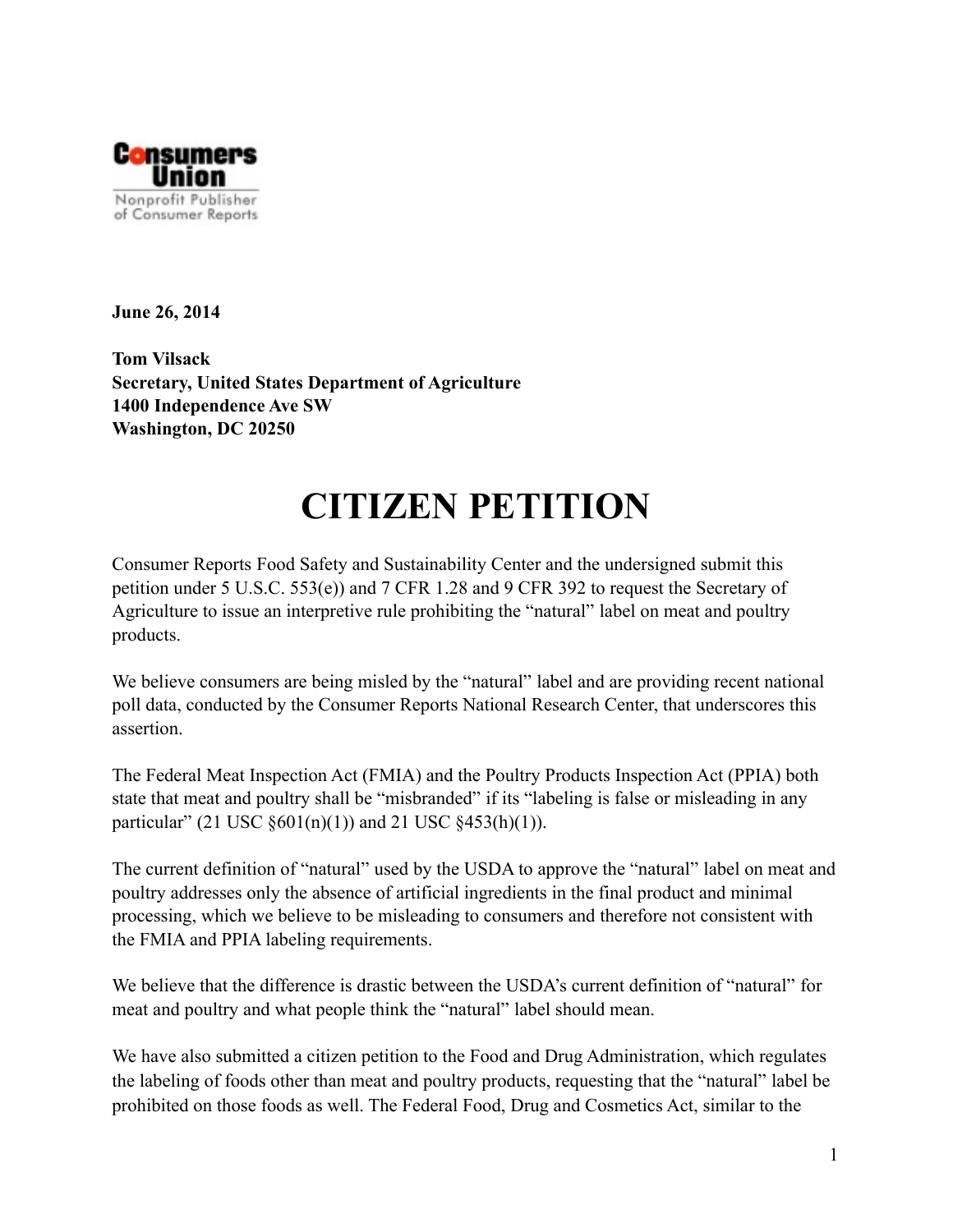FMIA and PPIA, states that foods are misbranded if their labeling is misleading (21 USC §343(a) (1)). We believe that the use of the "natural" label on any food currently misleads consumers.

As outlined in detail below, nationally representative surveys of U.S. consumers, conducted in 2007, 2008 and April 2014 by the Consumer Reports National Research Center, strongly suggest that a majority of U.S. consumers are misled by the "natural" label on meat and poultry, and have consistently expected the "natural" label on meat and poultry products to mean more than just "minimal processing" and "no artificial ingredients."

Our survey shows that 68% of U.S. consumers think that the "natural" label means that the animal was not given growth hormones, 60% think no antibiotics and other drugs were given to the animals, 64% think that feed did not contain genetically engineered organisms and 60% think the feed contained no artificial ingredients. These numbers suggest that the majority of U.S. consumers are currently misled by the "natural" label on meat and poultry, since the "natural" label does not guarantee these requirements were met.

In our 2007 survey, 83% of consumers expected meat and poultry labeled "natural" to come from an animal that was raised in a natural environment. In 2008, 85% of consumers responded that they think the "naturally raised" claim should mean the animal was raised in a natural environment, and 77% believed that the animal should have access to the outdoors.

When asked what they think the "natural" label *should* mean in our 2014 survey, 89% believe the animal should not be given growth hormones, 85% believe the animals' diet should have no artificial ingredients and no GMOs, 81% believe the animal should not be given antibiotics or other drugs, and 66% believe that the animals should be able to go outdoors.

These survey results suggest that nearly two-thirds of U.S. consumers are misled by the "natural" label on meat and poultry products, and nearly 90% expect it to mean much more than it does. We believe that meat and poultry with misleading "natural" claims are misbranded, as outlined by the FMIA and PPIA.

#### **STATEMENT OF ACTION REQUESTED**

We request that the USDA issue an interpretive rule prohibiting the "natural" label on meat and poultry by amending the Food Standards and Labeling Policy Book to specifically prohibit the use of the "natural" label, which is a misleading label.

FSIS regulations do not define the "natural" claim, but the claim is defined in the FSIS "Food Standards and Labeling Policy Book," which provides guidance but is not a formal rule. The USDA states that this Policy Book provides guidance and helps manufacturers prepare labels that "are truthful and not misleading." The Policy Book defines "natural claims" as follows: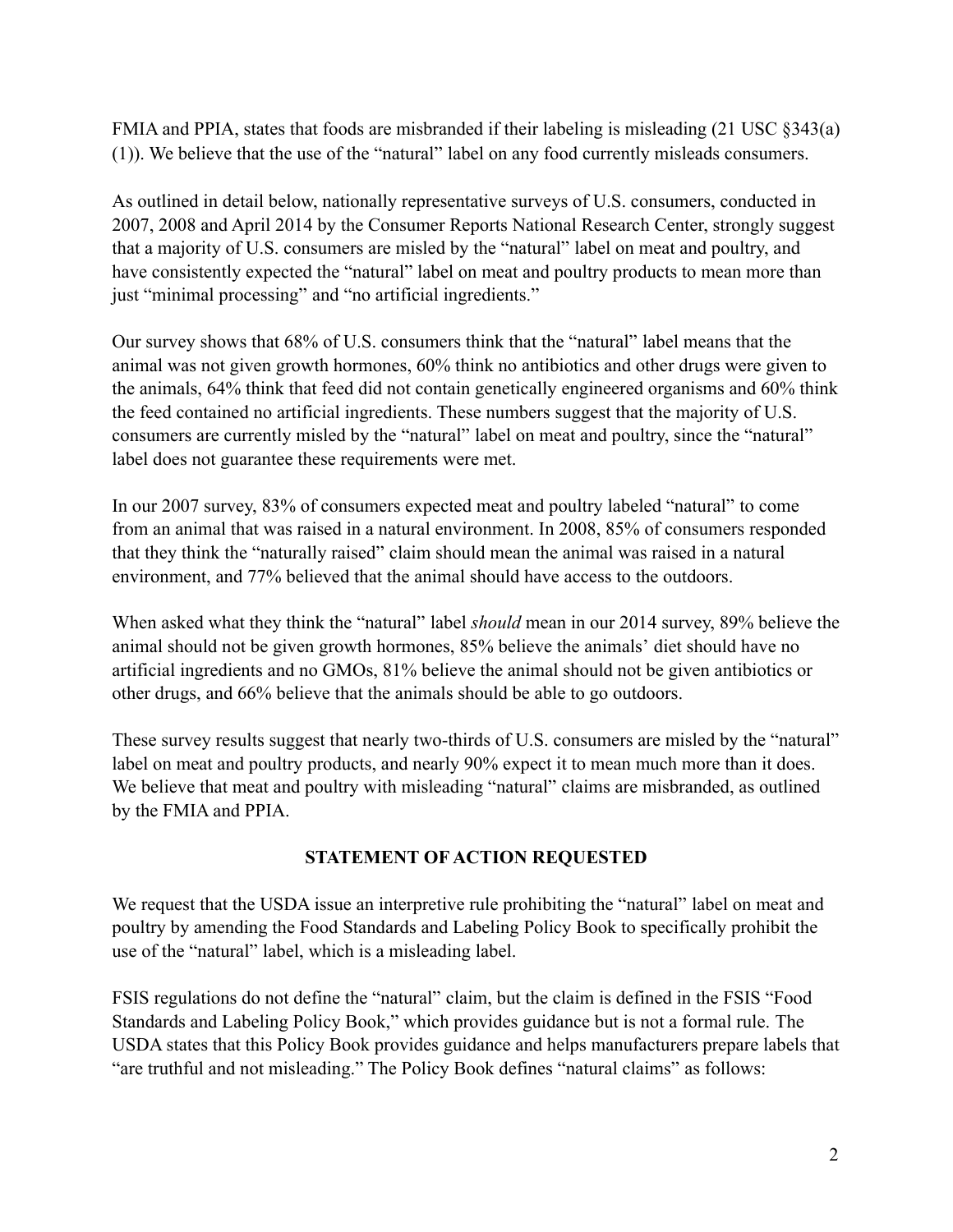*The term "natural" may be used on labeling for meat products and poultry products, provided the applicant for such labeling demonstrates that:*

*(1)the product does not contain any artificial flavor or flavoring, coloring ingredient, or chemical preservative (as defined in 21 CFR 101.22), or any other artificial or synthetic ingredient; and (2) the product and its ingredients are not more than minimally processed.* 

The FSIS definition says nothing about how the animal was raised, its living conditions, whether it was physically altered, its feed, and drugs and growth hormones it was administered. We do not agree that this definition helps manufacturers comply with the FMIA and PPIA by ensuring their labels are truthful and misleading.

Given consumer expectation and our survey results, we request that the following section replace the section above:

*The term "natural" is misleading to consumers and may not be used on labeling for meat products and poultry products.*

We request that the "natural" label on meat and poultry be prohibited.

## **STATEMENT OF GROUNDS: LEGAL**

U.S. citizens have the right to petition the government to add, amend or repeal rules under the First Amendment of the U.S. Constitution and the Administrative Procedure Act (5 U.S.C. 553(e)), and may petition to amend USDA rules under 7 CFR 1.28 and 9 CFR 392.

Under this authority, the petitioners request that the Secretary of Agriculture amend the Food Standards and Labeling Policy Book by prohibiting the use of the "natural" label.

#### **STATEMENT OF GROUNDS: FACTUAL**

The FSIS has primary responsibility for the regulation of food labeling for meat and poultry products under the Federal Meat Inspection Act (FMIA) and the Poultry Products Inspection Act (PPIA). The FMIA states that a meat or meat food product shall be "misbranded" if its "labeling is false or misleading in any particular" (21 USC §601). The PPIA states that any poultry product shall be deemed "misbranded" if "its labeling is false or misleading in any particular" (21) USC§453(h)(1)).

Currently, the United States Department of Agriculture (USDA) Food Safety and Inspection Service (FSIS) regulations, 9 CFR 412.1 and 412.2, require that the "natural" label on meat and poultry be submitted to the FSIS for approval.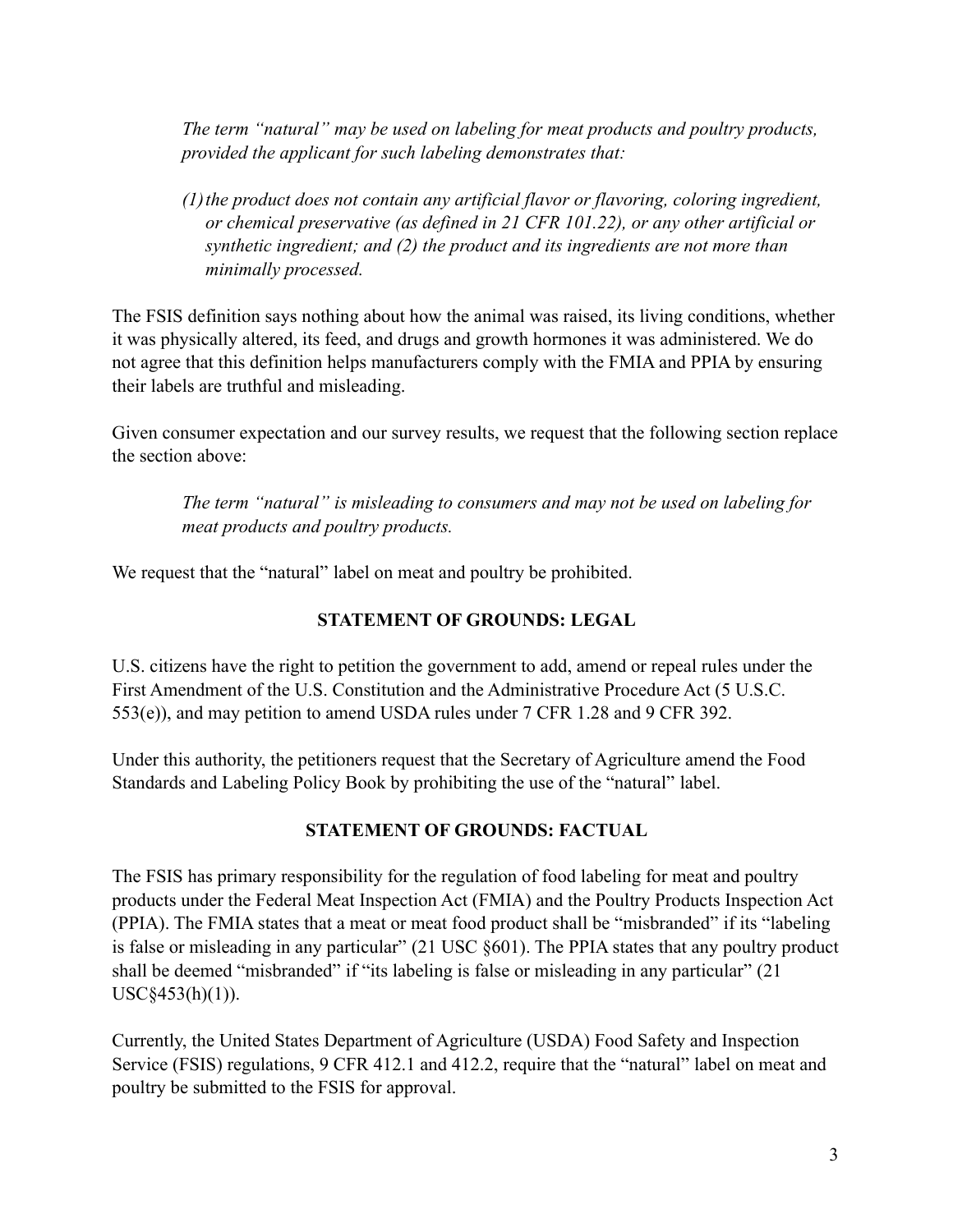The USDA's Food Safety and Inspection Service (FSIS) considers label claims on meat and poultry on a case by case basis, including the "natural" claim. According to the USDA, the claim "natural" may be used for meat and poultry products if the product contains no artificial flavor, color, or chemical preservative, or any other artificial or synthetic ingredient, and the product is minimally processed.

To determine whether consumers are currently misled by "natural" labels, and what consumers expect from the label, the Consumer Reports National Research Center conducted a nationally representative survey of U.S. consumers in April 2014. We conducted a similar consumer survey in 2007, and in 2008 we conducted a survey asking about the "naturally raised" label on meat and poultry. Survey findings support our petition, showing that a majority of consumers are currently misled by the "natural" label, and the vast majority of consumers reasonably expect the "natural" label to cover how the animal was raised, its diet, drugs it was administered, whether artificial growth hormones were used, and outdoor access.

#### **Antibiotics, growth hormones and other drugs**

Our survey results show that consumers are misled by the "natural" label as it is currently used on meat and poultry. Sixty-eight percent of consumers think that animals raised for meat and poultry sold as "natural" were not given artificial growth hormones, and 60% believe no antibiotics or other drugs were used. This is not the case, and shows consumers are currently misled.

A number of steroid hormone drugs are approved in beef production. These hormones are implanted in beef cattle to speed up growth, and some of the approved drugs are synthetic versions of natural hormones. Meat from these animals can be sold as "natural." However, consumers reasonably believe that they cannot be since implanting artificial growth hormones to speed up growth is not a "natural" way to raise beef cattle.

Animals raised for "natural" meat and poultry may also be fed sub-therapeutic doses of antibiotics and other drugs daily, regardless of whether they are ill. According to the FDA, more than 13.5 million kilograms (nearly 30 million pounds) of antimicrobial drugs were sold and distributed for use in food-producing animals in 2011.

As expressed by the Centers for Disease Control and Prevention (CDC) in a September 2013 report, feeding antimicrobial drugs, including those that are critical to human medicine such as tetracyclines and penicillins, gives rise to antibiotic-resistant human pathogens and raises serious public health concerns.

In a 2007 Consumer Reports National Research Center poll, nearly 9 out of 10 consumers indicated that meat labeled "natural" should come from animals that were raised on a diet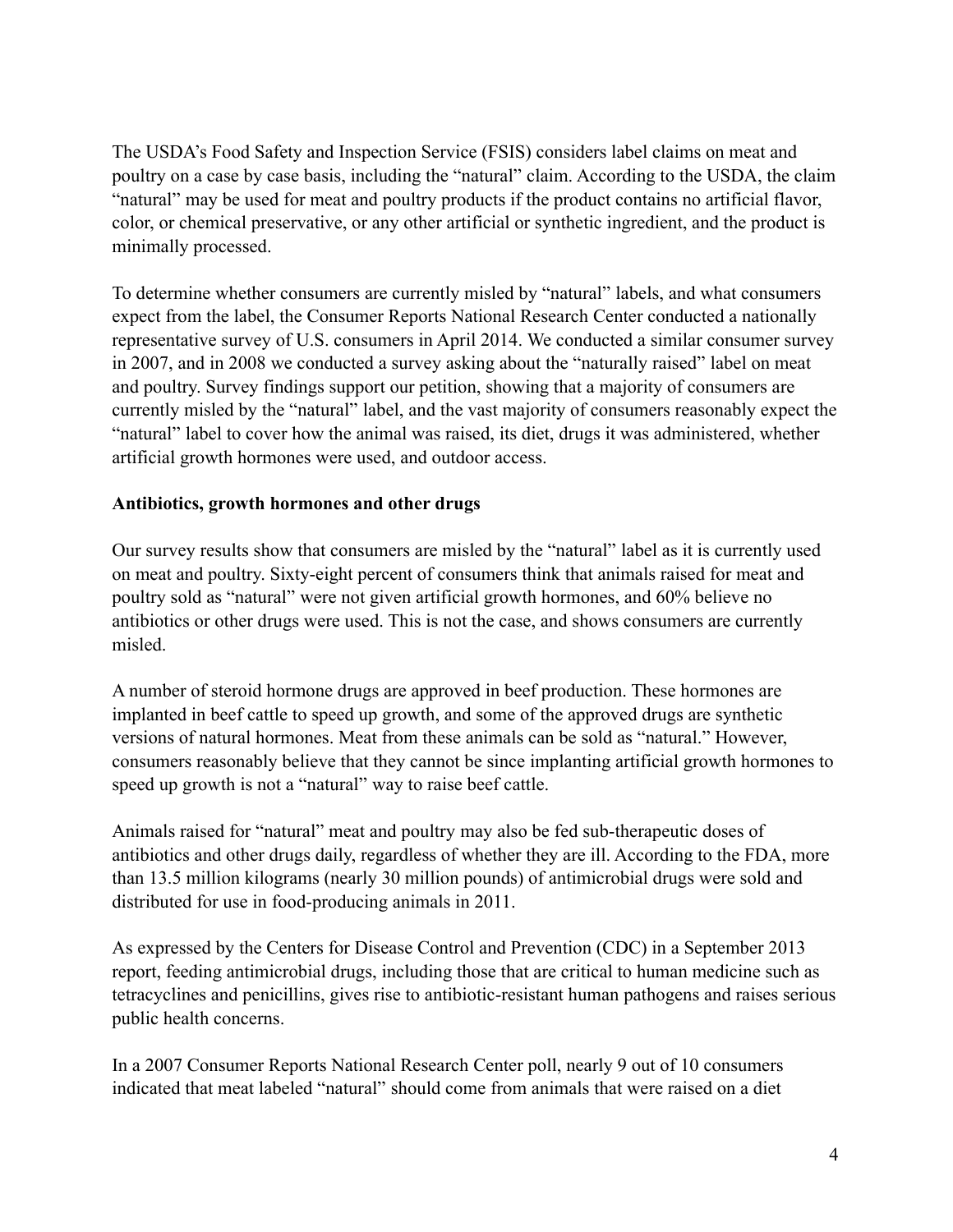without drugs and chemicals. In a 2008 poll, 86% of consumers responded that the "naturally raised" label should mean the animal's diet was free of chemicals and drugs.

According to our 2014 survey, 89% of consumers believe that meat sold as "natural" should come from animals that were not given artificial growth hormones, and 81% believe that meat and poultry sold as "natural" should come from animals that were not given antibiotics or other drugs.

## **Feed**

Consumers are also misled about the meaning of the "natural" label and the animals' feed. Currently, feed given to animals whose meat will eventually be sold as "natural" may include genetically engineered corn and soybeans and artificial ingredients. Yet 64% of consumers very reasonably believe that meat and poultry sold as "natural" means the animals were not fed a diet containing genetically engineered organisms, and 60% think that their feed contained no artificial ingredients or colors.

A large portion of livestock feed consists of corn and soybeans, including finishing rations for beef cattle. Not only is a grain-based diet not the natural diet of cattle, which are ruminants that naturally feed on forage and pasture, but the grain in the rations is likely genetically engineered.

Ninety-three percent of soybeans and 85% of corn in the United States are grown from genetically engineered seed. Genetic engineering is different from conventional breeding: it requires intensive genetic overwriting to allow for genetic changes that cannot occur in nature, such as combining genes of bacteria and viruses with genes of plants, or combining genes from different species of animals. We do not believe that genetically engineered crops used in animal feed qualifies as "natural."

The FDA also allows a long list of artificial ingredients in animal feed. By definition, these artificial ingredients are not "natural." It is also worth noting that many of the artificial substances in the feed can be transferred to the meat, and end up in the final product that the consumer buys. Artificial ingredients allowed in animal feed include formaldehyde, which can be a component of beef and non-lactating dairy cow feed, propylene glycol, butane, ammonium hydroxide, propylparaben, sulfur dioxide and many others.

Artificial ingredients are even allowed as energy sources for the animals, such as 1,3-butylene glycol, which is allowed as an energy source in pig feed, or protein sources, such as synthetic methionine in poultry feed. Even polyethylene plastic pellets that replace natural sources of fiber and roughage in the diet, are used in cattle feed.

As noted above, in our 2007 survey results, nearly 9 out of 10 consumers indicated that meat labeled "natural" should come from animals that were raised on a diet without chemicals and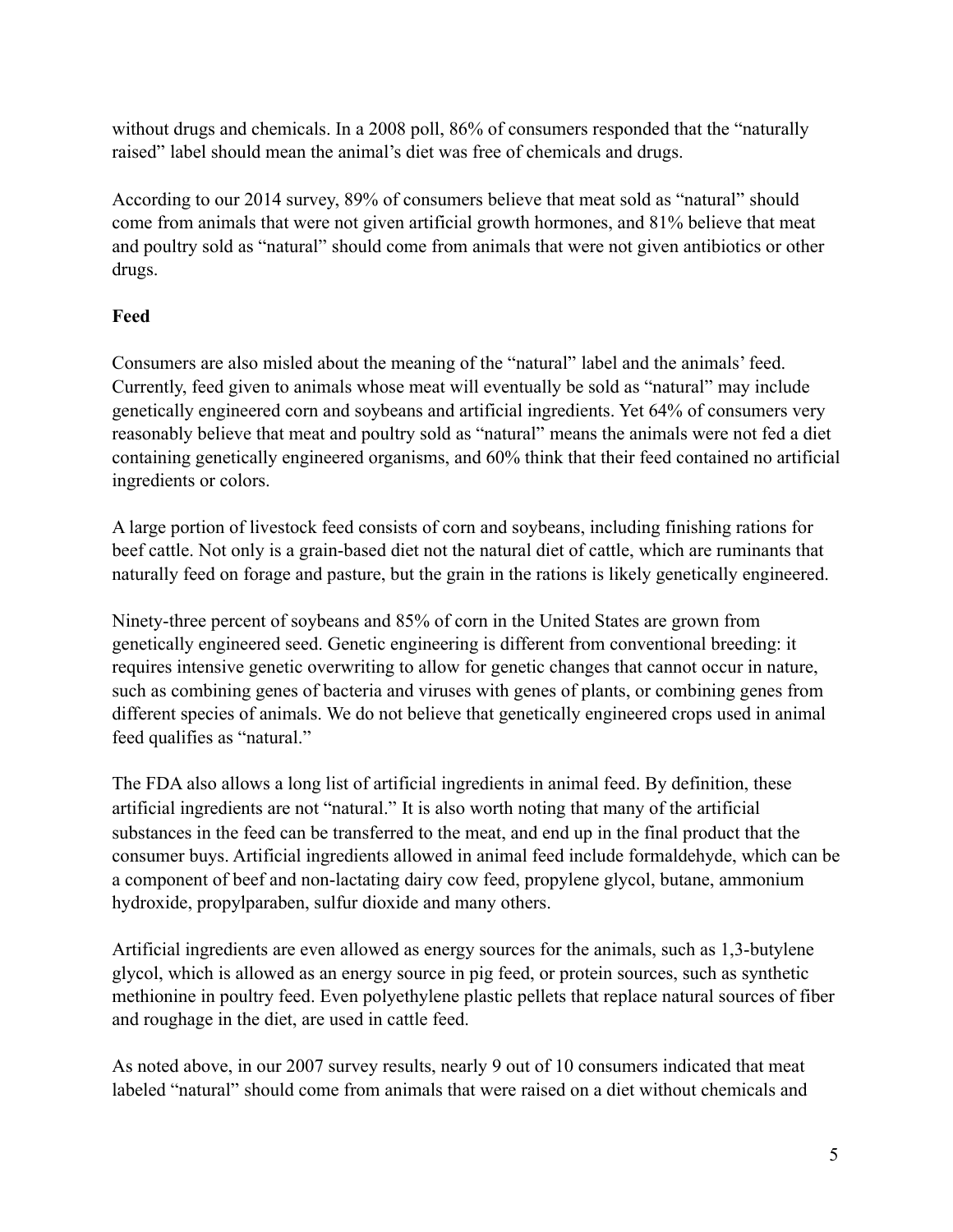artificial ingredients. In 2008, 85% of consumers believed that the "naturally raised" label should mean the animal ate a natural diet.

According to our 2014 survey, 85% of consumers believe that the "natural" label on meat and poultry should mean that the animals were given a diet that contained no genetically engineered organisms and no artificial ingredients or colors.

### **Living conditions**

Our 2014 survey results show that nearly half of consumers are misled about the meaning of the "natural" label as it pertains to outdoor access: 48% think that animals raised for "natural" meat and poultry went outdoors.

Chickens and pigs labeled as "natural" may be raised in crowded barns without outdoor access. This means that the animals were not able to engage in natural behaviors. Animals are routinely physically altered to compensate for destructive behavior that results from unnatural, stressful and crowded living conditions. This includes beak trimming of laying hens, dehorning or disbudding of beef cattle, and tail docking and teeth filing of pigs.

For chickens, foraging and pecking are natural behaviors, and outdoor runs have a much higher number and diversity of stimuli that allow for these natural behaviors than any indoor environment can provide. Outdoor runs also allow the animals to exercise, which benefits their health, and gives the animals access to fresh air and sunshine that are not available in indoor confinement.

When given the opportunity, domestic pigs will spend several hours per day rooting and foraging, feeding on grass, roots, tubers, acorns, nuts, berries and small animals. When confined indoors, the animals are not able to engage in these natural behaviors. Tail docking and teeth filing are common management practices to prevent tail biting, which likely results from frustration due to living in a stressful environment and the inability to engage in natural behaviors.

In our 2007 survey, 83% of consumers expected meat and poultry labeled "natural" to come from an animal that was raised in a natural environment. In 2008, 85% of consumers responded that they think the "naturally raised" claim should mean the animal was raised in a natural environment, and 77% believed that the animal should have access to the outdoors.

According to our 2014 survey, two-thirds of consumers believe that meat and poultry labeled "natural" should come from an animal that was able to go outdoors.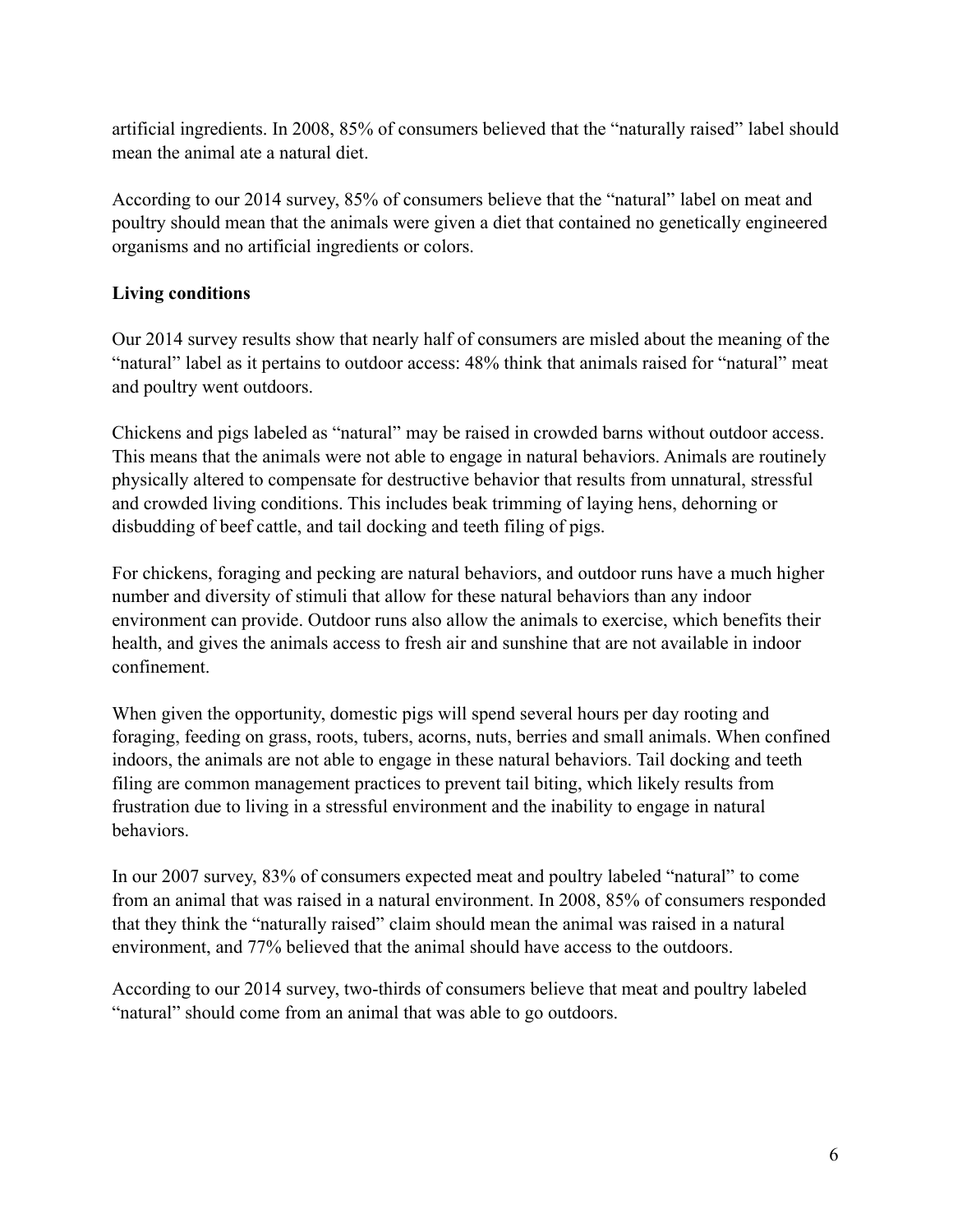#### **CONCLUSION**

The FMIA and PPIA state that labels on meat and poultry must not be false and misleading, and our survey results show that consumers are currently widely misled by the "natural" label.

A majority of U.S. consumers currently believe that the "natural" label on meat and poultry means certain requirements were met, such as no artificial growth hormones and no antibiotics and other drugs were administered to the animals, their feed contains no artificial ingredients and GMOs. Nearly half of U.S. consumers think the animals were able to go outdoors. A majority of consumers believe that the "natural" label *should* mean no artificial growth hormones, antibiotics or other drugs, no artificial ingredients or GMOs in the feed, and the animals were able to go outdoors.

As our surveys show, consumers have over the years consistently expected more from the "natural" label on foods derived from animals. Since we first asked consumers about their expectations for "natural" claims on meat and poultry in 2007, the vast majority have responded that they expect the "natural" claim to go beyond the absence of artificial ingredients and minimal processing, and to include how the animal was raised. We believe it is time for the USDA to address the misleading nature of the "natural" claim and ensure that it comports with the expectations that consumers have had for years.

Given the widespread confusion among consumers about the label, we urge the USDA to issue an interpretive rule to prohibit the use of the "natural" label on meat and poultry, to ensure the products are not misleading to consumers.<sup>1</sup>

Respectfully Submitted,

Mvasui Raugaus Ph.D.

Urvashi Rangan Executive Director Food Safety and Sustainability Center Consumers Union / Consumer Reports 101 Truman Avenue Yonkers, NY 10703 914-378-2211 [urangan@consumer.org](mailto:urangan@consumer.org)

<sup>&</sup>lt;sup>1</sup> Regardless of whether the USDA grants this petition, we believe that the use of the "natural" label on any food misleads consumers and may therefore be actionable under state and federal laws prohibiting misleading labeling and marketing. By filing this petition, we do not give up our right to pursue any remedies available to us under state or federal law.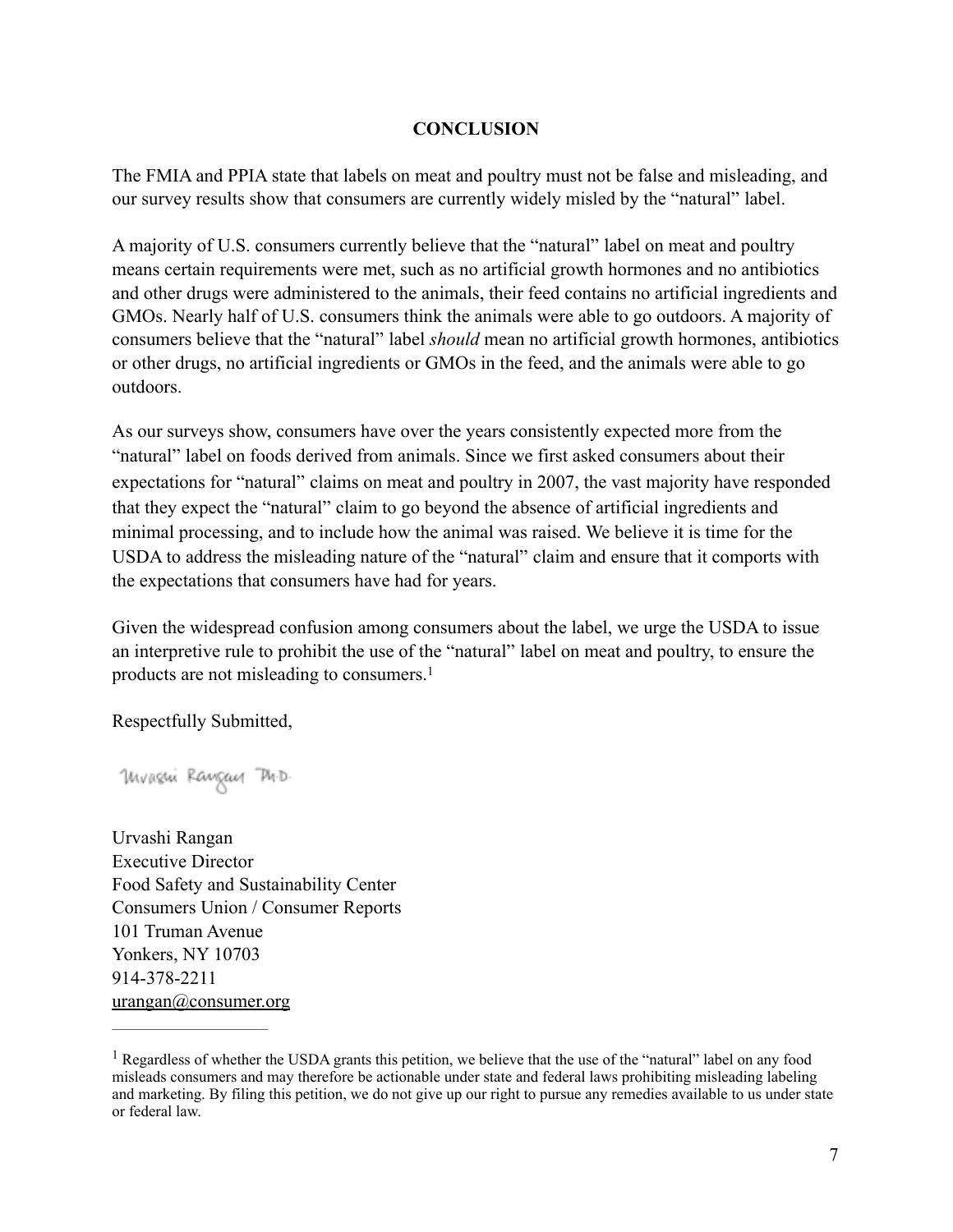Suzanne McMillan Senior Director, Farm Animal Welfare Campaign American Society for the Prevention of Cruelty to Animals 520 8th Ave, 24th floor New York, NY 10018 212-876-7700 [suzanne.mcmillan@aspca.org](mailto:suzanne.mcmillan@aspca.org)

Bruce Friedrich Director of Advocacy and Policy Farm Sanctuary 6525 N. Capitol St. NE Washington, DC 20012 202-306-2020 bruce@farmsanctuary.org

Patty Lovera Assistant Director Food & Water Watch 1616 P Street NW, Suite 300 Washington, DC 20036 202-683-2465 plovera@fwwatch.org

Erik Olson Senior Strategic Director for Health and Food Natural Resources Defense Council 1152 15th Street NW Washington, DC 20005 202-289-2415 eolson@nrdc.org

Steve Gilman Policy Coordinator Northeast Organic Farming Association - Interstate Council 168 Fairview Lane Portsmouth, RI 02871 518-791-3090 [stevegilman@verizon.net](mailto:stevegilman@verizon.net)